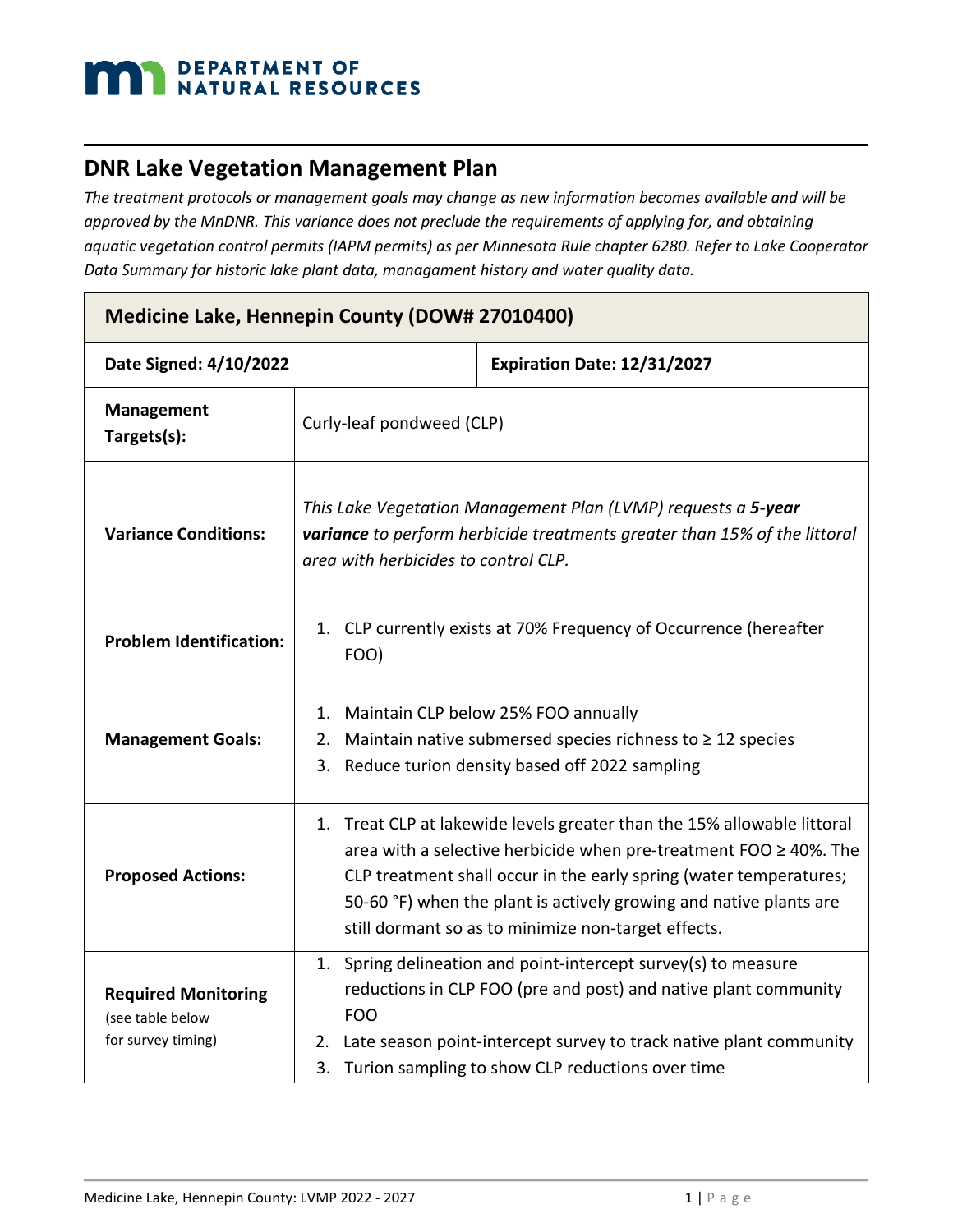## **MAN** DEPARTMENT OF NATURAL RESOURCES

|                                    | Historically, nuisance curly-leaf pondweed has been observed in            |  |  |
|------------------------------------|----------------------------------------------------------------------------|--|--|
|                                    | Medicine Lake with frequencies of occurrence as high as 90% in the early   |  |  |
|                                    | 2000's. Medicine Lake was a part of the original DNR pilot project         |  |  |
|                                    | program and was one of the first lakes in Minnesota to receive a variance  |  |  |
|                                    | to control curly-leaf pondweed on a lakewide level. The lake received      |  |  |
|                                    | whole lake herbicide treatments from 2004-2006 and has since been          |  |  |
|                                    | treated periodically thru spot treatments from 2007-2021.                  |  |  |
|                                    |                                                                            |  |  |
|                                    | In the last few years, CLP growth has increased substantially (~70%        |  |  |
|                                    | frequency of occurrence) and spot treatments appear to be insufficient     |  |  |
| <b>Justification &amp; History</b> | at maintaining the CLP population at reasonable levels. CLP point-         |  |  |
|                                    | intercept surveys indicate that for years with pre-treatment Frequency of  |  |  |
|                                    | Occurrence > 40% that it is difficult to control CLP within the allowed    |  |  |
|                                    | 15% of the littoral acreage. There is concern that CLP growth will return  |  |  |
|                                    | to pre-whole lake management conditions.                                   |  |  |
|                                    | This variance is justified due to the growing lakewide problem of CLP and  |  |  |
|                                    | provides maximum flexibility to treat at > 15% during years when there is  |  |  |
|                                    | excessive early season growth of CLP (> 40% FOO). These efforts also       |  |  |
|                                    | serve as part of a larger water quality improvement to meet MPCA state     |  |  |
|                                    | standards. This project has sufficient partners and monitoring capacity to |  |  |
|                                    | successfully achieve these goals.                                          |  |  |
|                                    |                                                                            |  |  |
|                                    | <b>Bassett Creek Watershed Management Commission</b><br>1.                 |  |  |
| Cooperator(s):                     | Three Rivers Park District<br>2.                                           |  |  |
|                                    | City of Plymouth<br>3.                                                     |  |  |
|                                    | 4. Association of Medicine Lake Area Citizens - AMLAC                      |  |  |
|                                    |                                                                            |  |  |

#### **REQUIRED ANNUAL MONITORING & REPORTING**

*Failure to complete all required monitoring and reporting may result in no variance or permit the following year. Data will be provided to DNR Invasive Species Specialist using their data reporting template.* 

| <b>Required Monitoring</b>       | <b>Timing</b>      | <b>Monitored/Submitted By</b> |
|----------------------------------|--------------------|-------------------------------|
| <b>Pre-treatment Delineation</b> | Spring (April-May) | TRPD                          |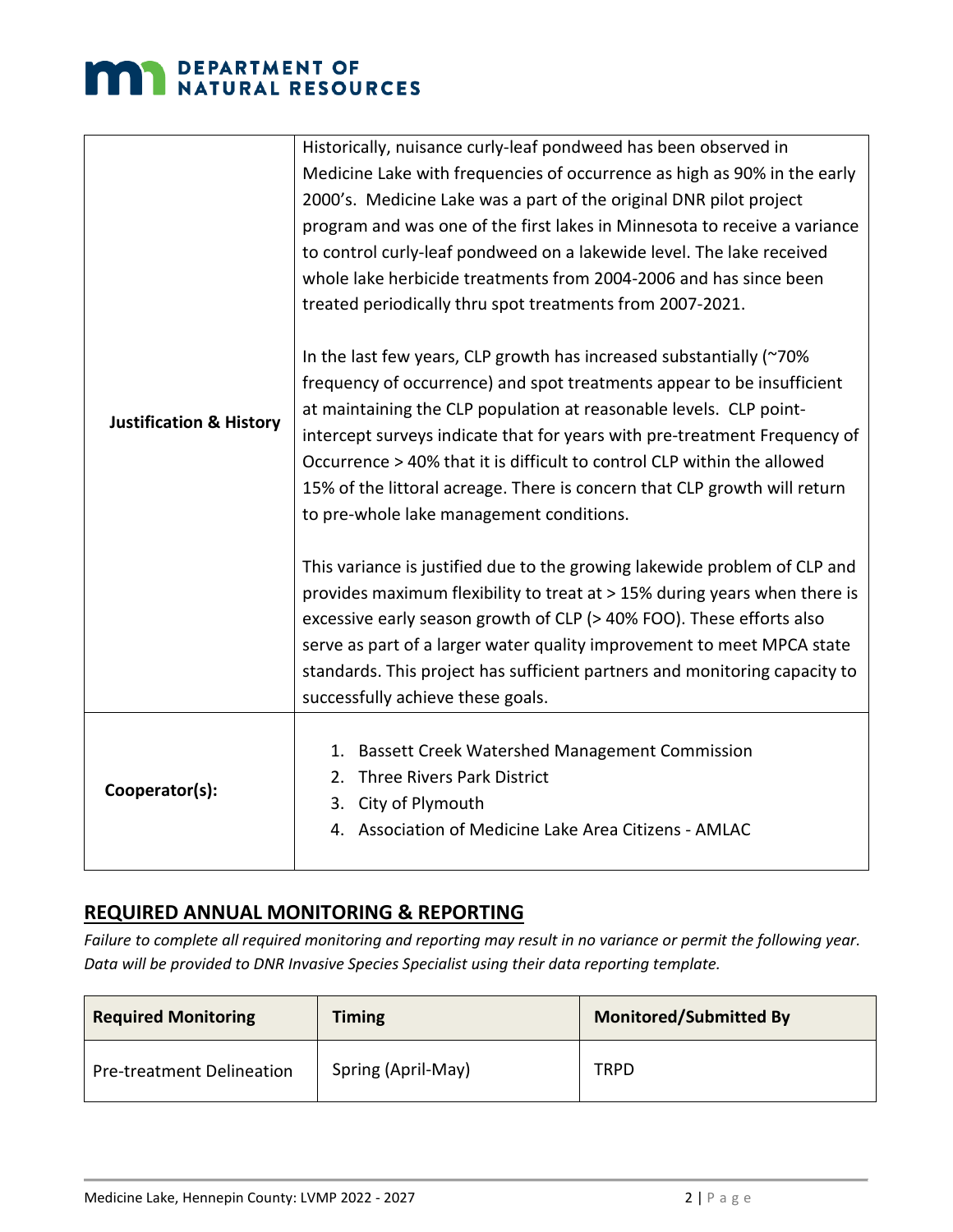### **MAN DEPARTMENT OF NATURAL RESOURCES**

| Point-Intercept Survey(s)      | Early and Late Summer<br>(June & September) | <b>TRPD</b> |
|--------------------------------|---------------------------------------------|-------------|
| <b>Turion Density Sampling</b> | Annually                                    | <b>TRPD</b> |
| Final Data Report (PI Data)    | Annually                                    | <b>TRPD</b> |

#### **DNR Evaluation:**

*The DNR, in conjunction with other interested parties, will review the plant survey(s) and water quality results annually. If results are not meeting goals or producing negative results, then the approach to control may be revised at the discretion of the DNR. Notes to be filled out by the DNR annually are documented below.*

| <b>YEAR</b> | CLP %<br><b>FOO</b> | <b>Turion #</b><br>$/$ meter <sup>2</sup> | Native %<br><b>FOO</b> | <b>Comments</b>                |
|-------------|---------------------|-------------------------------------------|------------------------|--------------------------------|
| 2016        | 22                  |                                           | 37                     | No Herbicide Treatment in 2016 |
| 2017        | 45                  |                                           | 59                     | No Herbicide Treatment in 2017 |
| 2018        | 14                  |                                           | 76                     | 63 Acres Treated in 2018       |
| 2019        | 49                  |                                           | 77                     | 50 Acres Treated in 2019       |
| 2020        | 65                  |                                           | 72                     | 49 Acres Treated in 2020       |
| 2021        | 69                  |                                           | 78                     | 63 Acres Treated in 2021       |
| 2022        |                     |                                           |                        |                                |
| 2023        |                     |                                           |                        |                                |
| 2024        |                     |                                           |                        |                                |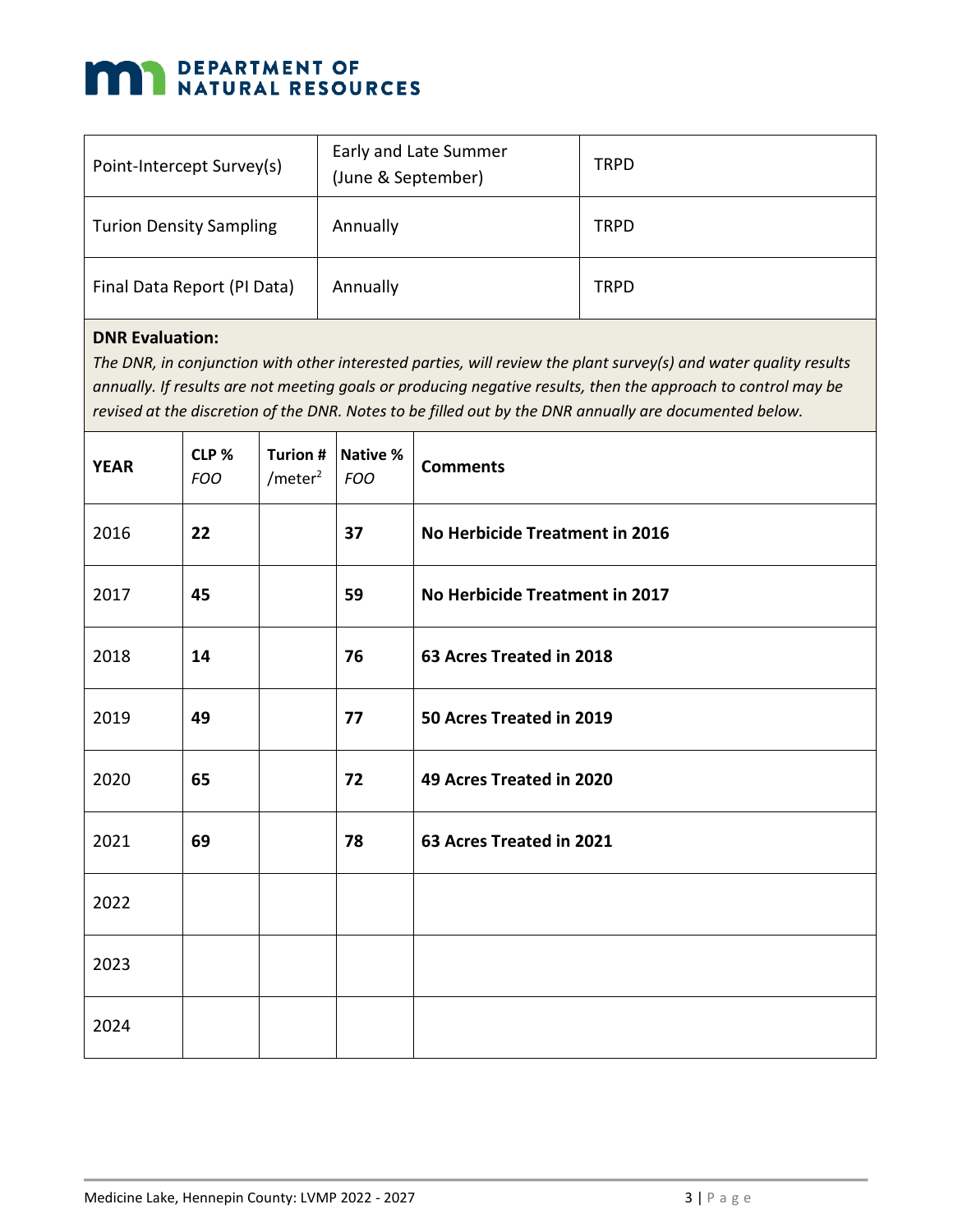

| 2025 |  |  |
|------|--|--|
| 2026 |  |  |
| 2027 |  |  |